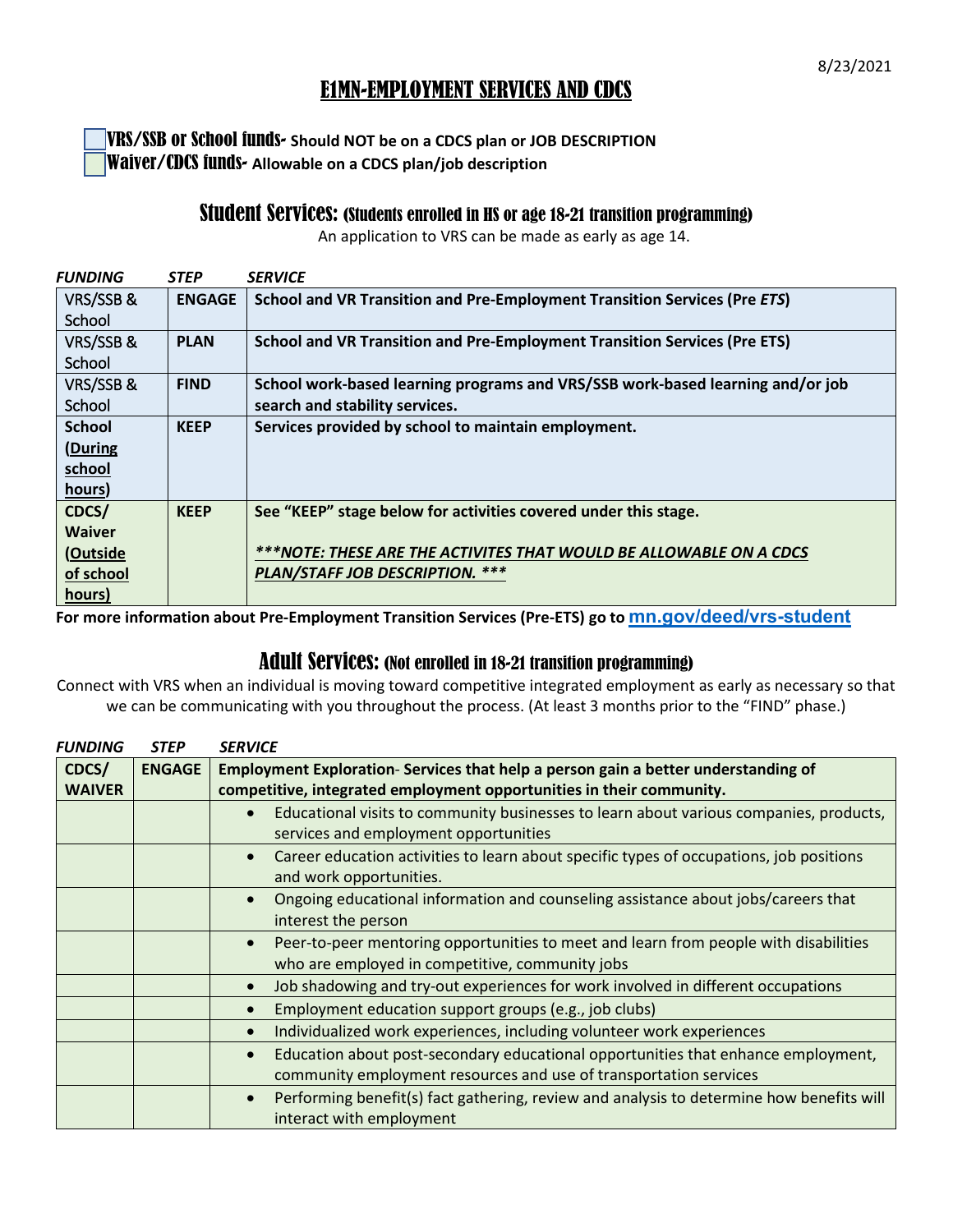|               |             | Planning and coordinating related to the person's needs for assistive technology (e.g.,<br>ergonomic workstations, magnifiers, speech-to-text or text-to-speech software,            |
|---------------|-------------|--------------------------------------------------------------------------------------------------------------------------------------------------------------------------------------|
|               |             | captioning, audio or visual cueing, etc.)                                                                                                                                            |
|               |             | Planning and coordinating related to the person's needs for adaptive accommodations<br>$\bullet$                                                                                     |
|               |             | (e.g., modified work tasks or responsibilities, flexible schedules, telecommuting, etc.).                                                                                            |
|               | <b>PLAN</b> | Employment Development Services- PLAN PHASE- Helps the person plan their work goals and                                                                                              |
|               |             | discover personal strengths, interests and conditions for employment.                                                                                                                |
|               |             | Work Goals- The person defines overall work goals that align with their strengths,<br>$\bullet$                                                                                      |
|               |             | interests, talents and conditions for success. The goals are informed by person-centered                                                                                             |
|               |             | discovery and work-based learning experiences.                                                                                                                                       |
|               |             | Benefits Plan-The person knows how work and benefits can go together to support<br>$\bullet$                                                                                         |
|               |             | their goals, as well as the tools and resources to help them manage their benefits while                                                                                             |
|               |             | working                                                                                                                                                                              |
|               |             |                                                                                                                                                                                      |
|               |             | Job search launch- The person is set up for success in the find phase with resources and<br>$\bullet$                                                                                |
|               |             | supports in place to help them reach their work goals. They have a positive<br>summary and portfolio that informs their job search.                                                  |
| VRS/          | <b>FIND</b> | Employment Development Services-FIND PHASE- The find phase helps the person search for                                                                                               |
| <b>SSB</b>    |             | and obtain competitive, integrated employment or develop a microenterprise business.                                                                                                 |
|               |             |                                                                                                                                                                                      |
|               |             | ***NOTE: These should NOT be in the CDCS PLAN or STAFF JOB DESCRIPTION, as they are                                                                                                  |
|               |             | funded by VRS/SSB. Could be the licensed Employment Development Services-Find Phase                                                                                                  |
|               |             | T2019 U8, or unlicensed staff***                                                                                                                                                     |
|               |             |                                                                                                                                                                                      |
|               |             | There are only 3 situations in which the waiver can cover the "find phase of Employment"                                                                                             |
|               |             | Development". They are:                                                                                                                                                              |
|               |             | Ineligible/not priority of service                                                                                                                                                   |
|               |             | Service exhausted                                                                                                                                                                    |
|               |             | Service transition<br>GO HERE to find out more.                                                                                                                                      |
|               |             |                                                                                                                                                                                      |
|               |             |                                                                                                                                                                                      |
|               |             | Counseling and Guidance. This includes learning what the person is good at, what they<br>$\bullet$                                                                                   |
|               |             | like, what they want to accomplish and what's needed to reach their goals (for those                                                                                                 |
|               |             | coming from plan phase, the employment portfolio will be used to inform this activity)                                                                                               |
|               |             | Creating an individual employment plan that outlines a person's employment goals and<br>$\bullet$                                                                                    |
|               |             | the services needed to them                                                                                                                                                          |
|               |             | Helping find jobs by asking questions, using the information from the plan phase and                                                                                                 |
|               |             | from the VRS/SSB counselor to learn about the person and their goals and needs<br>Making connections with employers, crafting jobs that fit the person's needs, helping<br>$\bullet$ |
|               |             | employers see how the person could meet their business needs                                                                                                                         |
|               |             | Helping the person polish their resume, fill out job applications and learn how to have<br>$\bullet$                                                                                 |
|               |             | great job interviews                                                                                                                                                                 |
|               |             | During job coaching and/or initial follow-up employment supports, this including                                                                                                     |
|               |             | helping the person learn their job arranging for any assistive technology or                                                                                                         |
|               |             | accommodation needs, providing short term job support.                                                                                                                               |
|               |             | **NOTE: Once a job is found, VRS provides short term support until stability is achieved as                                                                                          |
|               |             | determined by the VRS counselor. Then, waiver funding takes over, and CDCS can be used.**                                                                                            |
| CDCS/         | <b>KEEP</b> | Employment support services: Individualized services and supports that help people maintain                                                                                          |
| <b>WAIVER</b> |             | paid employment in community businesses/settings. Employment support services occur in                                                                                               |
|               |             | integrated community settings.<br>Job analysis                                                                                                                                       |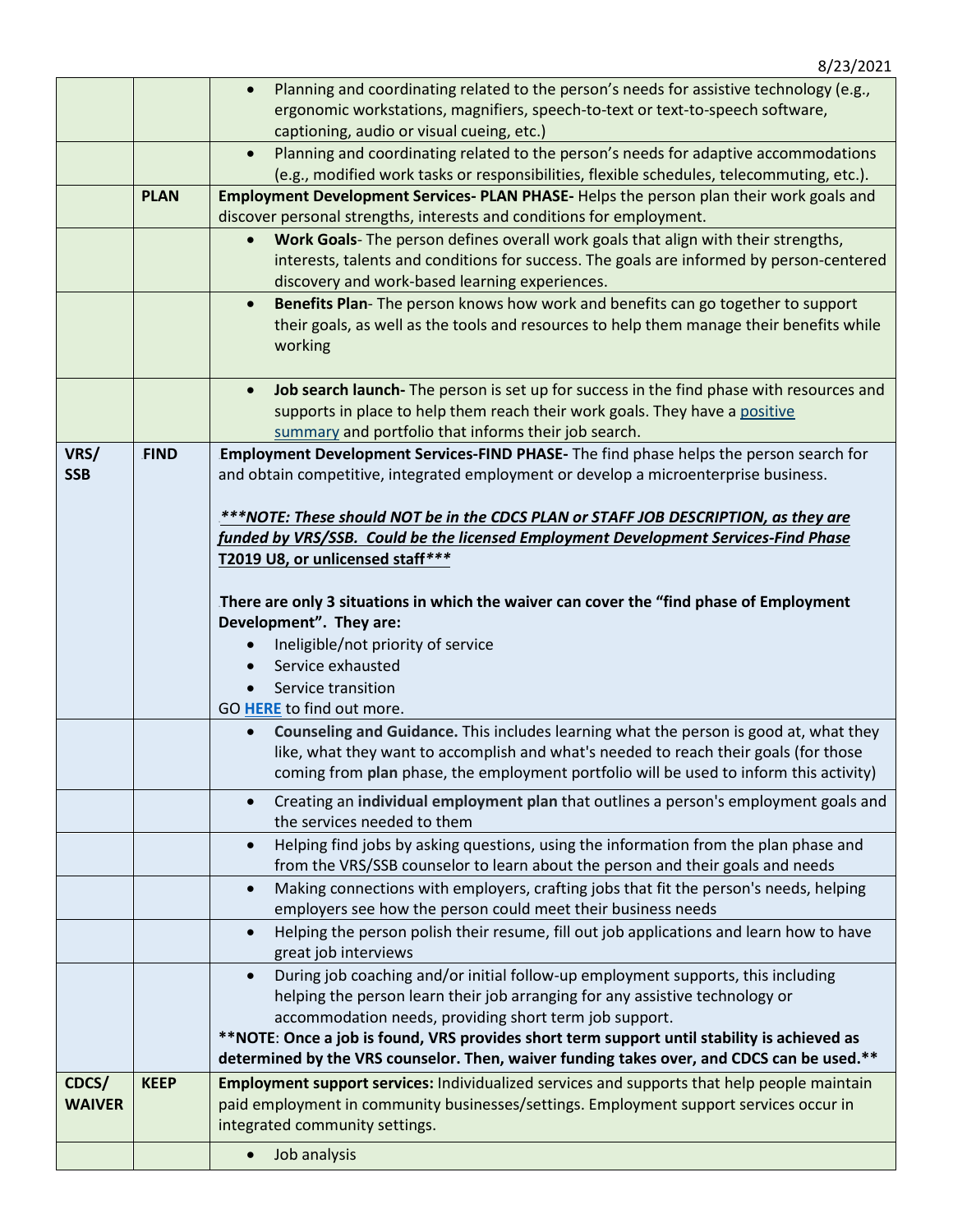|  | Job re-design                                                                                                                                                                        |
|--|--------------------------------------------------------------------------------------------------------------------------------------------------------------------------------------|
|  | Coaching and supporting acceptable workplace self-care, proper dress, personal<br>hygiene and grooming                                                                               |
|  | Job training and coaching to strengthen and maintain necessary work skills, behaviors<br>$\bullet$<br>and coworker relationships                                                     |
|  | Job-related counseling and support, including help understanding earned wages and<br>$\bullet$<br>impact on benefits                                                                 |
|  | Training and coaching the person on job-related transportation<br>$\bullet$                                                                                                          |
|  | Progress review and reporting meetings<br>$\bullet$                                                                                                                                  |
|  | In-service transportation.<br>$\bullet$                                                                                                                                              |
|  | Arrangement for adaptive accommodations (e.g., modified work tasks or<br>responsibilities, flexible schedules, telecommuting, etc.)                                                  |
|  | Arrangement for assistive technology (e.g., ergonomic workstations, magnifiers,<br>$\bullet$<br>speech-to-text or text-to-speech software, captioning, audio or visual cueing, etc.) |
|  | Advocacy, negotiation and liaison communication with the employer<br>$\bullet$                                                                                                       |
|  | Development and strengthening natural work supports<br>$\bullet$                                                                                                                     |
|  | Research and coordination for job-related transportation<br>$\bullet$                                                                                                                |
|  | Working with the employer to design and implement set schedules for ongoing follow-<br>$\bullet$<br>up support, job coach sharing, fading out and monitoring                         |
|  | Formation of skilled, job-specific, work crews and job enclaves for group employment<br>$\bullet$<br>support service arrangements                                                    |
|  | Data collection, documentation and progress reports on a person's work performance<br>$\bullet$                                                                                      |
|  | Benefit(s) fact gathering, review and analysis to determine how a change in<br>$\bullet$<br>circumstances will affect benefits                                                       |
|  | Self-employment and microenterprise business support services- Covered self-employment                                                                                               |
|  | and microenterprise business support services may include:<br>Training, coaching and support services for helping with effective day-to-day operations                               |
|  | of all aspects of the business (i.e., marketing, sales, production, order fulfillment,                                                                                               |
|  | customer service, business technology, bookkeeping, file record maintenance,                                                                                                         |
|  | purchasing, inventory control, financial management, accounting, timely tax reporting<br>and legal compliance)                                                                       |
|  | Help with identifying other needed external business resources and services to assist<br>$\bullet$<br>with the continued development and support of the business enterprise          |
|  | Ongoing analysis and consultation to identify needed supports<br>$\bullet$                                                                                                           |
|  | Design and implementation of set schedules for ongoing, follow-up support<br>$\bullet$                                                                                               |
|  | Business-related counseling and support, including help understanding earned wages<br>$\bullet$<br>and impact on benefits.                                                           |
|  | Benefits(s) fact gathering, review and analysis to determine how a change in a person's<br>$\bullet$<br>circumstances will affect benefits.                                          |

Resources:

- E1MN web site: [https://disabilityhubmn.org/for-professionals/work/e1mn/common-questions/#article-start](https://disabilityhubmn.org/for-professionals/work/e1mn/common-questions/)
- Work Toolkit -Disability Hub MN[: https://disabilityhubmn.org/for-professionals/work/](https://disabilityhubmn.org/for-professionals/work/)
- Core Training Slides:<https://disabilityhubmn.org/media/gkmozutt/e1mn-core-training-apr2021.pdf>